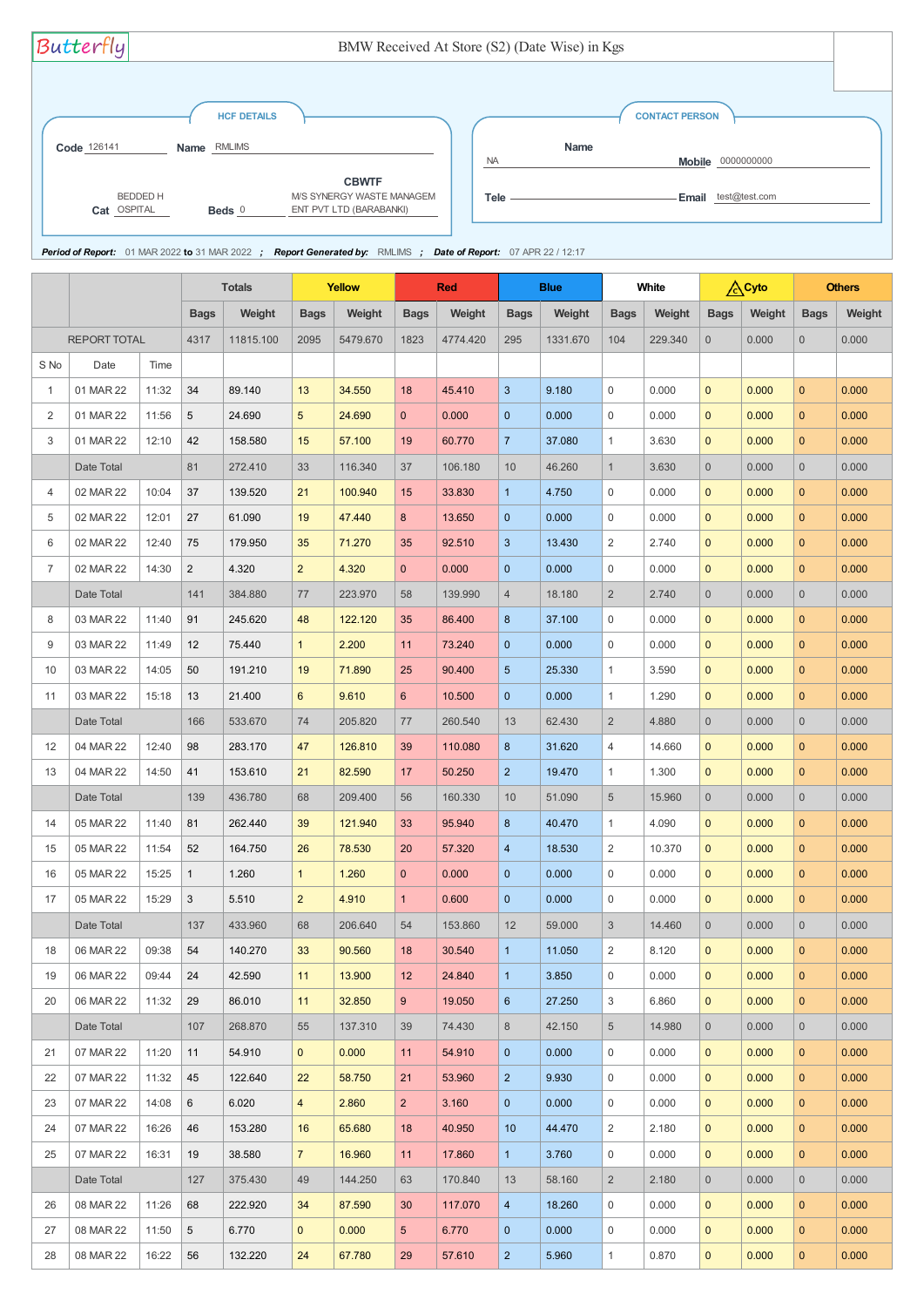|    |            |       | <b>Totals</b>  |         | <b>Yellow</b>  |         | <b>Red</b>           |                 | <b>Blue</b>                      |        | White          |        | <b>A</b> Cyto  |        |                | <b>Others</b>  |
|----|------------|-------|----------------|---------|----------------|---------|----------------------|-----------------|----------------------------------|--------|----------------|--------|----------------|--------|----------------|----------------|
|    |            |       | <b>Bags</b>    | Weight  | <b>Bags</b>    | Weight  | <b>Bags</b>          | Weight          | <b>Bags</b>                      | Weight | <b>Bags</b>    | Weight | <b>Bags</b>    | Weight | <b>Bags</b>    | Weight         |
|    | Date Total |       | 129            | 361.910 | 58             | 155.370 | 64                   | 181.450         | 6                                | 24.220 | $\mathbf{1}$   | 0.870  | $\overline{0}$ | 0.000  | $\overline{0}$ | 0.000          |
| 29 | 09 MAR 22  | 12:08 | 48             | 133.930 | 20             | 51.960  | 20                   | 51.120          | $\overline{7}$                   | 28.160 | $\mathbf{1}$   | 2.690  | $\mathbf{0}$   | 0.000  | $\overline{0}$ | 0.000          |
| 30 | 09 MAR 22  | 12:25 | 82             | 236.870 | 42             | 103.570 | 36                   | 119.450         | $\mathbf{3}$                     | 11.150 | $\mathbf{1}$   | 2.700  | $\mathbf{0}$   | 0.000  | $\overline{0}$ | 0.000          |
| 31 | 09 MAR 22  | 16:39 | 35             | 81.390  | 27             | 67.480  | 8                    | 13.910          | $\overline{0}$                   | 0.000  | $\mathbf 0$    | 0.000  | $\mathbf{0}$   | 0.000  | $\overline{0}$ | 0.000          |
|    | Date Total |       | 165            | 452.190 | 89             | 223.010 | 64                   | 184.480         | 10                               | 39.310 | $\overline{2}$ | 5.390  | $\overline{0}$ | 0.000  | $\overline{0}$ | 0.000          |
| 32 | 10 MAR 22  | 13:36 | 71             | 184.540 | 31             | 76.780  | 34                   | 85.790          | $\overline{4}$                   | 19.850 | $\overline{2}$ | 2.120  | $\mathbf{0}$   | 0.000  | $\overline{0}$ | 0.000          |
| 33 | 10 MAR 22  | 14:14 | 55             | 159.020 | 34             | 107.590 | 17                   | 39.440          | $\overline{2}$                   | 8.740  | 2              | 3.250  | $\mathbf{0}$   | 0.000  | $\overline{0}$ | 0.000          |
| 34 | 10 MAR 22  | 14:17 | $\mathbf{1}$   | 1.260   | $\mathbf{1}$   | 1.260   | $\overline{0}$       | 0.000           | $\overline{0}$                   | 0.000  | $\overline{0}$ | 0.000  | $\mathbf{0}$   | 0.000  | $\overline{0}$ | 0.000          |
| 35 | 10 MAR 22  | 14:21 | 9              | 13.740  | 9              | 13.740  | $\overline{0}$       | 0.000           | $\overline{0}$                   | 0.000  | $\overline{0}$ | 0.000  | $\mathbf{0}$   | 0.000  | $\overline{0}$ | 0.000          |
| 36 | 10 MAR 22  | 16:48 | 27             | 64.070  | 17             | 42.030  | $9\phantom{.}$       | 18.730          | $\mathbf{1}$                     | 3.310  | $\mathbf 0$    | 0.000  | $\mathbf{0}$   | 0.000  | $\overline{0}$ | 0.000          |
|    | Date Total |       | 163            | 422.630 | 92             | 241.400 | 60                   | 143.960         | $\overline{7}$                   | 31.900 | 4              | 5.370  | $\overline{0}$ | 0.000  | $\overline{0}$ | 0.000          |
| 37 | 11 MAR 22  | 11:25 | 20             | 53.910  | 13             | 30.590  | $\overline{7}$       | 23.320          | $\overline{0}$                   | 0.000  | $\mathbf 0$    | 0.000  | $\mathbf{0}$   | 0.000  | $\overline{0}$ | 0.000          |
| 38 | 11 MAR 22  | 13:08 | 68             | 204.950 | 29             | 80.720  | 32                   | 100.190         | $6\phantom{1}6$                  | 23.730 | $\mathbf{1}$   | 0.310  | $\overline{0}$ | 0.000  | $\overline{0}$ | 0.000          |
| 39 | 11 MAR 22  | 13:19 | 46             | 207.180 | 23             | 138.740 | 18                   | 44.140          | $\overline{4}$                   | 20.950 | $\mathbf{1}$   | 3.350  | $\mathbf{0}$   | 0.000  | $\overline{0}$ | 0.000          |
|    | Date Total |       | 134            | 466.040 | 65             | 250.050 | 57                   | 167.650         | 10                               | 44.680 | $\overline{2}$ | 3.660  | $\overline{0}$ | 0.000  | $\overline{0}$ | 0.000          |
| 40 | 12 MAR 22  | 11:49 | 29             | 52.340  | 23             | 43.740  | $6^{\circ}$          | 8.600           | $\overline{0}$                   | 0.000  | $\overline{0}$ | 0.000  | $\mathbf{0}$   | 0.000  | $\overline{0}$ | 0.000          |
| 41 | 12 MAR 22  | 12:52 | 102            | 293.470 | 53             | 138.490 | 42                   | 124.380         | $\overline{4}$                   | 25.490 | 3              | 5.110  | $\mathbf{0}$   | 0.000  | $\overline{0}$ | 0.000          |
| 42 | 12 MAR 22  | 13:12 | 25             | 52.030  | 10             | 17.870  | 11                   | 19.370          | $\overline{4}$                   | 14.790 | $\mathbf 0$    | 0.000  | $\mathbf 0$    | 0.000  | $\mathbf{0}$   | 0.000          |
|    | Date Total |       | 156            | 397.840 | 86             | 200.100 | 59                   | 152.350         | 8                                | 40.280 | 3              | 5.110  | $\overline{0}$ | 0.000  | $\overline{0}$ | 0.000          |
| 43 | 13 MAR 22  | 11:36 | 21             | 38.260  | 17             | 33.560  | $\overline{4}$       | 4.700           | $\mathbf{0}$                     | 0.000  | $\mathbf{0}$   | 0.000  | $\overline{0}$ | 0.000  | $\overline{0}$ | 0.000          |
| 44 | 13 MAR 22  | 13:14 | 47             | 134.820 | 20             | 49.260  | 20                   | 48.750          | $\overline{7}$                   | 36.810 | $\overline{0}$ | 0.000  | $\overline{0}$ | 0.000  | $\mathbf{0}$   | 0.000          |
| 45 | 13 MAR 22  | 13:35 | 45             | 127.490 | 18             | 59.480  | 21                   | 37.400          | $\overline{4}$                   | 24.140 | 2              | 6.470  | $\overline{0}$ | 0.000  | $\mathbf{0}$   | 0.000          |
|    | Date Total |       | 113            | 300.570 | 55             | 142.300 | 45                   | 90.850          | 11                               | 60.950 | $\overline{2}$ | 6.470  | $\overline{0}$ | 0.000  | $\overline{0}$ | 0.000          |
| 46 | 14 MAR 22  | 12:14 | 53             | 205.420 | 23             | 60.710  | 24                   | 114.420         | $5\phantom{.}$                   | 29.340 | $\mathbf{1}$   | 0.950  | $\mathbf{0}$   | 0.000  | $\overline{0}$ | 0.000          |
| 47 | 14 MAR 22  | 12:27 | 47             | 115.670 | 16             | 31.280  | 18                   | 45.060          | $\overline{7}$                   | 26.540 | 6              | 12.790 | $\overline{0}$ | 0.000  | $\overline{0}$ | 0.000          |
| 48 | 14 MAR 22  | 15:21 | 17             | 39.640  | 10             | 24.940  | 5 <sup>5</sup>       | 11.120          | $\overline{2}$                   | 3.580  | $\mathbf{0}$   | 0.000  | $\mathbf{0}$   | 0.000  | $\mathbf{0}$   | 0.000          |
|    | Date Total |       | 117            | 360.730 | 49             | 116.930 | 47                   | 170.600         | 14                               | 59.460 | $\overline{7}$ | 13.740 | $\overline{0}$ | 0.000  | $\overline{0}$ | 0.000          |
| 49 | 15 MAR 22  | 10:28 | 66             | 188.550 | 35             | 100.560 | 25                   | 64.610          | 3                                | 13.410 | 3              | 9.970  | $\overline{0}$ | 0.000  | $\mathbf{0}$   | 0.000          |
| 50 | 15 MAR 22  | 12:56 | 60             | 175.290 | 22             | 51.140  | 28                   | 87.800          | $\overline{4}$                   | 16.100 | 6              | 20.250 | $\mathbf{0}$   | 0.000  | $\mathbf{0}$   | 0.000          |
| 51 | 15 MAR 22  | 13:22 | 17             | 37.900  | 14             | 30.620  | 3 <sup>1</sup>       | 7.280           | $\overline{0}$                   | 0.000  | $\overline{0}$ | 0.000  | $\overline{0}$ | 0.000  | $\overline{0}$ | 0.000          |
| 52 | 15 MAR 22  | 15:04 | $\mathbf{0}$   | 0.000   | $\mathbf{0}$   | 0.000   | $\overline{0}$       | 0.000           | $\overline{0}$                   | 0.000  | $\overline{0}$ | 0.000  | $\overline{0}$ | 0.000  | $\overline{0}$ | 0.000          |
| 53 | 15 MAR 22  | 16:46 | 23             | 51.100  | 15             | 30.110  | 8                    | 20.990          | $\mathbf{0}$                     | 0.000  | $\mathbf{0}$   | 0.000  | $\overline{0}$ | 0.000  | $\overline{0}$ | 0.000          |
| 54 | 15 MAR 22  | 17:12 | $\overline{7}$ | 15.410  | $\overline{2}$ | 4.460   | 5 <sup>5</sup>       | 10.950          | $\overline{0}$                   | 0.000  | $\mathbf 0$    | 0.000  | $\overline{0}$ | 0.000  | $\overline{0}$ | 0.000          |
|    | Date Total |       | 173            | 468.250 | 88             | 216.890 | 69                   | 191.630         | $\overline{7}$                   | 29.510 | 9              | 30.220 | $\overline{0}$ | 0.000  | $\overline{0}$ | 0.000          |
| 55 | 16 MAR 22  | 11:22 | 23             | 47.660  | 11             | 22.170  | 8                    | 16.440          | 3                                | 8.790  | $\mathbf{1}$   | 0.260  | $\overline{0}$ | 0.000  | $\overline{0}$ | 0.000          |
| 56 | 16 MAR 22  | 11:37 | 60             | 166.850 | 20             | 62.030  | 31                   | 76.060          | $5\phantom{.0}$                  | 20.070 | 4              | 8.690  | $\mathbf{0}$   | 0.000  | $\overline{0}$ | 0.000          |
| 57 | 16 MAR 22  | 11:58 | 13             | 30.670  | $9 -$          | 21.780  | 4 <sup>1</sup>       | 8.890           | $\overline{0}$                   | 0.000  | $\overline{0}$ | 0.000  | $\overline{0}$ | 0.000  | $\overline{0}$ | 0.000          |
| 58 | 16 MAR 22  | 15:45 | 7 <sup>1</sup> | 20.000  | 3 <sup>1</sup> | 10.550  | $\overline{4}$       | 9.450           | $\overline{0}$                   | 0.000  | $\overline{0}$ | 0.000  | $\overline{0}$ | 0.000  | $\overline{0}$ | 0.000          |
| 59 | 16 MAR 22  | 16:14 | 38             | 96.950  | 19             | 55.070  | 19                   | 41.880          | $\overline{0}$                   | 0.000  | $\overline{0}$ | 0.000  | $\overline{0}$ | 0.000  | $\overline{0}$ | 0.000          |
| 60 | 16 MAR 22  | 17:10 | 5 <sup>5</sup> | 6.840   | 3 <sup>1</sup> | 3.340   | 2 <sup>1</sup>       | 3.500           | $\overline{0}$                   | 0.000  | $\overline{0}$ | 0.000  | $\mathbf{0}$   | 0.000  | $\overline{0}$ | 0.000          |
|    | Date Total |       | 146            | 368.970 | 65             | 174.940 | 68                   | 156.220         | 8                                | 28.860 | 5              | 8.950  | $\overline{0}$ | 0.000  | $\overline{0}$ | 0.000          |
| 61 | 17 MAR 22  | 11:47 | 18             | 47.150  | 12             | 31.130  | 5 <sup>5</sup>       | 8.610           | $\mathbf{1}$                     | 7.410  | $\overline{0}$ | 0.000  | $\overline{0}$ | 0.000  | $\overline{0}$ | 0.000          |
| 62 | 17 MAR 22  | 12:12 | 54             | 169.550 | 16             | 46.780  | 31                   | 100.180         | 5 <sub>5</sub>                   | 20.660 | $\overline{2}$ | 1.930  | $\overline{0}$ | 0.000  | $\overline{0}$ | 0.000          |
| 63 | 17 MAR 22  | 12:29 | 40             | 116.580 | 18             | 40.980  | 18                   | 53.650          | $\mathbf{3}$                     | 18.050 | $\mathbf{1}$   | 3.900  | $\overline{0}$ | 0.000  | $\overline{0}$ | 0.000          |
| 64 | 17 MAR 22  | 16:46 | 45             | 96.840  | 21             | 53.670  | 24<br>2 <sup>1</sup> | 43.170<br>2.150 | $\overline{0}$<br>$\overline{0}$ | 0.000  | $\overline{0}$ | 0.000  | $\overline{0}$ | 0.000  | $\overline{0}$ | 0.000<br>0.000 |
| 65 | 17 MAR 22  | 16:53 | $6\phantom{.}$ | 6.530   | $\overline{4}$ | 4.380   |                      |                 |                                  | 0.000  | $\overline{0}$ | 0.000  | $\mathbf{0}$   | 0.000  | $\overline{0}$ |                |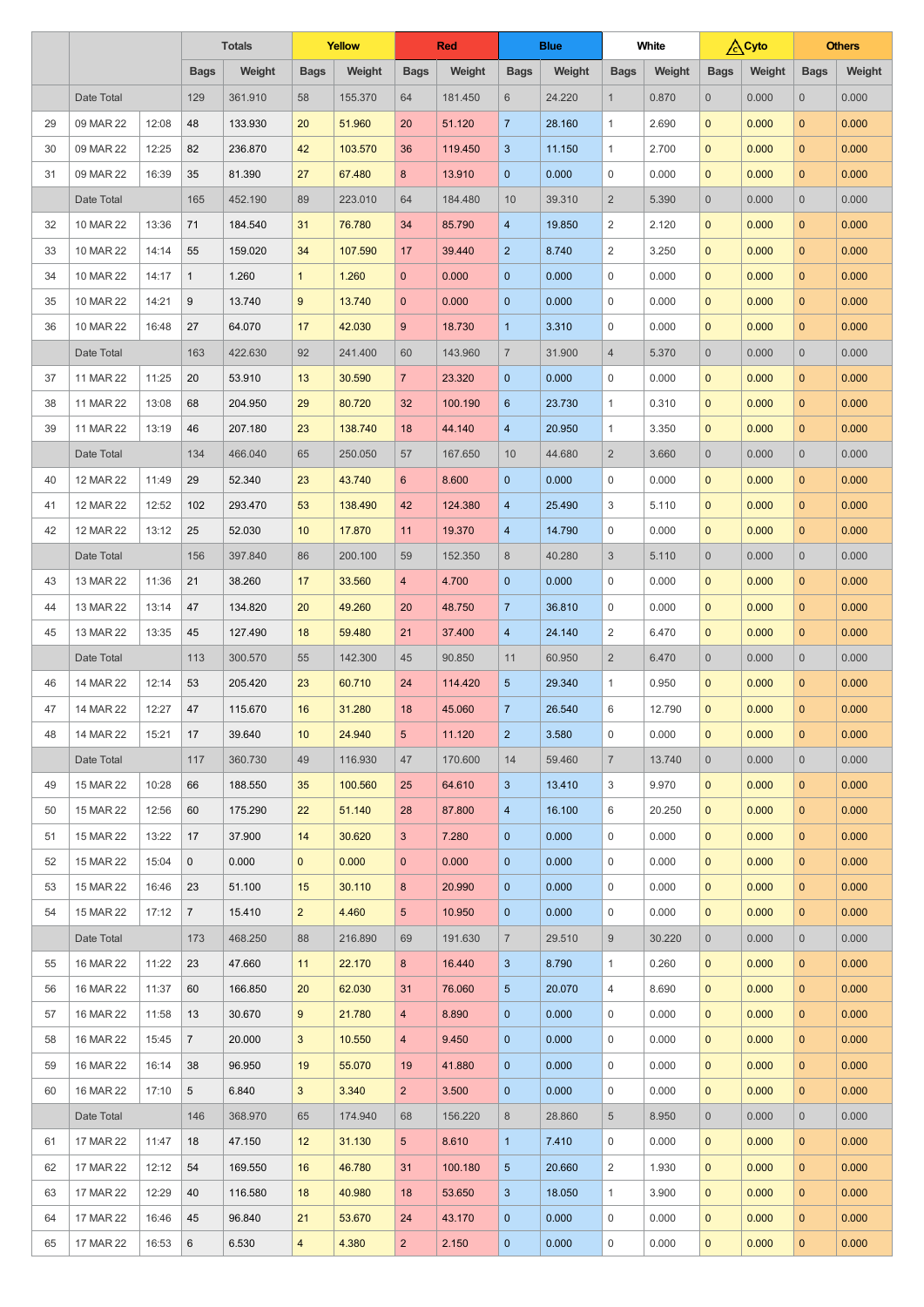|     |            |       | <b>Totals</b>  |         | <b>Yellow</b>    |         | <b>Red</b>      |         | <b>Blue</b>      |        | <b>White</b>   |        | <b>Cyto</b>    |        |                | <b>Others</b> |
|-----|------------|-------|----------------|---------|------------------|---------|-----------------|---------|------------------|--------|----------------|--------|----------------|--------|----------------|---------------|
|     |            |       | <b>Bags</b>    | Weight  | <b>Bags</b>      | Weight  | <b>Bags</b>     | Weight  | <b>Bags</b>      | Weight | <b>Bags</b>    | Weight | <b>Bags</b>    | Weight | <b>Bags</b>    | Weight        |
|     | Date Total |       | 163            | 436.650 | 71               | 176.940 | 80              | 207.760 | $\boldsymbol{9}$ | 46.120 | $\mathfrak{S}$ | 5.830  | $\overline{0}$ | 0.000  | $\overline{0}$ | 0.000         |
| 66  | 18 MAR 22  | 11:39 | 16             | 38.910  | $6^{\circ}$      | 9.040   | 10 <sup>°</sup> | 29.870  | $\overline{0}$   | 0.000  | 0              | 0.000  | $\mathbf{0}$   | 0.000  | $\overline{0}$ | 0.000         |
| 67  | 18 MAR 22  | 11:46 | 49             | 148.980 | 26               | 86.430  | 22              | 52.300  | $\overline{1}$   | 10.250 | 0              | 0.000  | $\mathbf{0}$   | 0.000  | $\overline{0}$ | 0.000         |
| 68  | 18 MAR 22  | 12:59 | 9              | 42.700  | $\mathbf{1}$     | 5.050   | 5 <sup>5</sup>  | 17.920  | 3                | 19.730 | 0              | 0.000  | $\mathbf{0}$   | 0.000  | $\overline{0}$ | 0.000         |
|     | Date Total |       | 74             | 230.590 | 33               | 100.520 | 37              | 100.090 | $\overline{4}$   | 29.980 | $\overline{0}$ | 0.000  | $\overline{0}$ | 0.000  | $\overline{0}$ | 0.000         |
| 69  | 19 MAR 22  | 10:57 | 32             | 65.560  | 24               | 51.400  | 8               | 14.160  | $\overline{0}$   | 0.000  | $\mathbf{0}$   | 0.000  | $\mathbf{0}$   | 0.000  | $\overline{0}$ | 0.000         |
| 70  | 19 MAR 22  | 12:15 | 25             | 71.390  | 11               | 31.600  | $\overline{7}$  | 15.180  | 6                | 21.570 | $\mathbf{1}$   | 3.040  | $\mathbf{0}$   | 0.000  | $\overline{0}$ | 0.000         |
| 71  | 19 MAR 22  | 12:49 | 37             | 97.360  | 15               | 35.080  | 16              | 37.410  | $\overline{5}$   | 21.060 | $\mathbf{1}$   | 3.810  | $\mathbf{0}$   | 0.000  | $\overline{0}$ | 0.000         |
| 72  | 19 MAR 22  | 13:32 | 11             | 19.790  | 2 <sup>1</sup>   | 5.170   | 8               | 10.560  | $\overline{1}$   | 4.060  | $\mathbf{0}$   | 0.000  | $\mathbf{0}$   | 0.000  | $\overline{0}$ | 0.000         |
|     | Date Total |       | 105            | 254.100 | 52               | 123.250 | 39              | 77.310  | 12               | 46.690 | $\overline{2}$ | 6.850  | $\overline{0}$ | 0.000  | $\overline{0}$ | 0.000         |
| 73  | 20 MAR 22  | 10:57 | 27             | 45.330  | 12               | 24.150  | 13              | 16.500  | 1                | 2.160  | 1              | 2.520  | $\mathbf{0}$   | 0.000  | $\overline{0}$ | 0.000         |
| 74  | 20 MAR 22  | 11:08 | 32             | 79.680  | 9                | 22.490  | 15              | 27.870  | 8                | 29.320 | 0              | 0.000  | $\mathbf{0}$   | 0.000  | $\overline{0}$ | 0.000         |
| 75  | 20 MAR 22  | 11:32 | 8              | 18.020  | 3                | 5.650   | $\overline{4}$  | 9.370   | 1                | 3.000  | $\mathbf{0}$   | 0.000  | $\mathbf{0}$   | 0.000  | $\overline{0}$ | 0.000         |
| 76  | 20 MAR 22  | 12:09 | 21             | 47.450  | 17               | 40.280  | $\overline{4}$  | 7.170   | $\overline{0}$   | 0.000  | 0              | 0.000  | $\mathbf{0}$   | 0.000  | $\overline{0}$ | 0.000         |
|     | Date Total |       | 88             | 190.480 | 41               | 92.570  | 36              | 60.910  | 10               | 34.480 | $\mathbf{1}$   | 2.520  | $\overline{0}$ | 0.000  | $\overline{0}$ | 0.000         |
| 77  | 21 MAR 22  | 10:41 | 13             | 26.600  | $\overline{7}$   | 11.260  | $\overline{4}$  | 8.420   | $\overline{2}$   | 6.920  | $\mathbf{0}$   | 0.000  | $\mathbf{0}$   | 0.000  | $\overline{0}$ | 0.000         |
| 78  | 21 MAR 22  | 10:52 | 48             | 136.290 | 16               | 29.730  | 25              | 71.620  | 6                | 34.190 | 1              | 0.750  | $\mathbf{0}$   | 0.000  | $\overline{0}$ | 0.000         |
| 79  | 21 MAR 22  | 10:55 | 13             | 35.890  | $6\phantom{1}$   | 16.170  | 4               | 13.890  | 1                | 4.540  | $\overline{2}$ | 1.290  | $\mathbf{0}$   | 0.000  | $\mathbf{0}$   | 0.000         |
| 80  | 21 MAR 22  | 12:06 | 13             | 30.680  | 10               | 22.480  | 3               | 8.200   | $\overline{0}$   | 0.000  | 0              | 0.000  | $\mathbf{0}$   | 0.000  | $\mathbf{0}$   | 0.000         |
| 81  | 21 MAR 22  | 15:30 | 24             | 53.870  | 12               | 26.250  | 12              | 27.620  | $\overline{0}$   | 0.000  | $\mathbf{0}$   | 0.000  | $\mathbf{0}$   | 0.000  | $\mathbf{0}$   | 0.000         |
| 82  | 21 MAR 22  | 16:04 | 5              | 6.770   | 4                | 6.150   | 1 <sup>1</sup>  | 0.620   | $\overline{0}$   | 0.000  | 0              | 0.000  | $\mathbf{0}$   | 0.000  | $\mathbf{0}$   | 0.000         |
|     | Date Total |       | 116            | 290.100 | 55               | 112.040 | 49              | 130.370 | 9                | 45.650 | $\mathfrak{S}$ | 2.040  | $\overline{0}$ | 0.000  | $\overline{0}$ | 0.000         |
| 83  | 22 MAR 22  | 11:08 | 15             | 34.010  | 11               | 28.670  | $\overline{4}$  | 5.340   | $\overline{0}$   | 0.000  | $\overline{0}$ | 0.000  | $\mathbf{0}$   | 0.000  | $\mathbf{0}$   | 0.000         |
| 84  | 22 MAR 22  | 11:42 | 63             | 171.750 | 23               | 68.260  | 32              | 80.070  | $\overline{5}$   | 18.680 | 3              | 4.740  | $\mathbf{0}$   | 0.000  | $\overline{0}$ | 0.000         |
| 85  | 22 MAR 22  | 11:55 | 41             | 113.340 | 19               | 45.740  | 14              | 32.000  | $\sqrt{6}$       | 33.410 | $\overline{2}$ | 2.190  | $\mathbf{0}$   | 0.000  | $\mathbf{0}$   | 0.000         |
| 86  | 22 MAR 22  | 16:08 | 24             | 61.380  | 14               | 34.870  | 8               | 22.230  | 1                | 2.140  | $\mathbf{1}$   | 2.140  | $\mathbf{0}$   | 0.000  | $\overline{0}$ | 0.000         |
| 87  | 22 MAR 22  | 16:13 | $\overline{7}$ | 16.020  | $\mathbf{1}$     | 2.060   | 5 <sup>5</sup>  | 11.100  | 1                | 2.860  | 0              | 0.000  | $\mathbf{0}$   | 0.000  | $\mathbf{0}$   | 0.000         |
| 88  | 22 MAR 22  | 16:44 | 9              | 10.080  | $6^{\circ}$      | 8.180   | 3 <sup>1</sup>  | 1.900   | $\overline{0}$   | 0.000  | $\mathbf{0}$   | 0.000  | $\mathbf{0}$   | 0.000  | $\mathbf{0}$   | 0.000         |
|     | Date Total |       | 159            | 406.580 | 74               | 187.780 | 66              | 152.640 | 13               | 57.090 | $6\,$          | 9.070  | $\overline{0}$ | 0.000  | $\overline{0}$ | 0.000         |
| 89  | 23 MAR 22  | 11:16 | 57             | 184.540 | 23               | 78.410  | 31              | 95.040  | $\overline{2}$   | 7.830  | $\mathbf{1}$   | 3.260  | $\mathbf{0}$   | 0.000  | $\mathbf{0}$   | 0.000         |
| 90  | 23 MAR 22  | 11:23 | 25             | 74.660  | 14               | 47.960  | 9 <sup>°</sup>  | 14.270  | $\overline{2}$   | 12.430 | $\overline{0}$ | 0.000  | $\mathbf{0}$   | 0.000  | $\overline{0}$ | 0.000         |
| 91  | 23 MAR 22  | 11:54 | 14             | 35.910  | $\overline{7}$   | 26.130  | $6^{\circ}$     | 7.080   | $\mathbf{1}$     | 2.700  | $\mathbf{0}$   | 0.000  | $\mathbf{0}$   | 0.000  | $\mathbf{0}$   | 0.000         |
| 92  | 23 MAR 22  | 12:01 | $\overline{7}$ | 14.040  | $6 \overline{6}$ | 10.540  | 1               | 3.500   | $\overline{0}$   | 0.000  | $\overline{0}$ | 0.000  | $\mathbf{0}$   | 0.000  | $\mathbf{0}$   | 0.000         |
| 93  | 23 MAR 22  | 12:13 | 27             | 59.510  | 17               | 43.640  | 9 <sup>°</sup>  | 13.170  | 1                | 2.700  | 0              | 0.000  | $\mathbf{0}$   | 0.000  | $\mathbf{0}$   | 0.000         |
| 94  | 23 MAR 22  | 16:40 | $\overline{7}$ | 10.850  | 3                | 2.390   | $\overline{4}$  | 8.460   | $\overline{0}$   | 0.000  | $\mathbf{0}$   | 0.000  | $\mathbf{0}$   | 0.000  | $\mathbf{0}$   | 0.000         |
| 95  | 23 MAR 22  | 16:46 | 6              | 10.480  | $\overline{4}$   | 8.170   | $\overline{2}$  | 2.310   | $\overline{0}$   | 0.000  | $\mathbf{0}$   | 0.000  | $\mathbf{0}$   | 0.000  | $\mathbf{0}$   | 0.000         |
| 96  | 23 MAR 22  | 16:52 | 25             | 63.560  | 15               | 38.620  | 9 <sup>1</sup>  | 23.870  | $\overline{0}$   | 0.000  | $\mathbf{1}$   | 1.070  | $\overline{0}$ | 0.000  | $\mathbf{0}$   | 0.000         |
|     | Date Total |       | 168            | 453.550 | 89               | 255.860 | 71              | 167.700 | 6                | 25.660 | $\overline{2}$ | 4.330  | $\overline{0}$ | 0.000  | $\overline{0}$ | 0.000         |
| 97  | 24 MAR 22  | 11:42 | 60             | 141.550 | 34               | 83.910  | 21              | 42.450  | 3 <sup>2</sup>   | 12.190 | $\overline{2}$ | 3.000  | $\overline{0}$ | 0.000  | $\overline{0}$ | 0.000         |
| 98  | 24 MAR 22  | 11:57 | 69             | 179.840 | 29               | 74.810  | 31              | 74.930  | $6\overline{6}$  | 25.990 | 3              | 4.110  | $\mathbf{0}$   | 0.000  | $\mathbf{0}$   | 0.000         |
| 99  | 24 MAR 22  | 16:19 | 36             | 98.460  | 23               | 56.500  | 11              | 31.450  | 2 <sup>1</sup>   | 10.510 | $\overline{0}$ | 0.000  | $\mathbf{0}$   | 0.000  | $\overline{0}$ | 0.000         |
| 100 | 24 MAR 22  | 16:32 | $\overline{7}$ | 10.640  | 5 <sup>5</sup>   | 7.590   | 2 <sup>1</sup>  | 3.050   | $\overline{0}$   | 0.000  | $\overline{0}$ | 0.000  | $\mathbf{0}$   | 0.000  | $\mathbf{0}$   | 0.000         |
| 101 | 24 MAR 22  | 16:33 | 8              | 23.320  | $\overline{2}$   | 5.020   | 5 <sup>5</sup>  | 8.390   | $\mathbf{1}$     | 9.910  | $\overline{0}$ | 0.000  | $\overline{0}$ | 0.000  | $\mathbf{0}$   | 0.000         |
|     | Date Total |       | 180            | 453.810 | 93               | 227.830 | 70              | 160.270 | 12               | 58.600 | $5\phantom{.}$ | 7.110  | $\overline{0}$ | 0.000  | $\overline{0}$ | 0.000         |
| 102 | 25 MAR 22  | 11:38 | 71             | 207.210 | 27               | 65.280  | 36              | 110.260 | 7 <sup>2</sup>   | 31.350 | $\mathbf{1}$   | 0.320  | $\overline{0}$ | 0.000  | $\overline{0}$ | 0.000         |
| 103 | 25 MAR 22  | 11:49 | 18             | 41.390  | 10 <sup>°</sup>  | 22.580  | 6 <sup>1</sup>  | 12.410  | $\overline{2}$   | 6.400  | $\overline{0}$ | 0.000  | $\overline{0}$ | 0.000  | $\overline{0}$ | 0.000         |